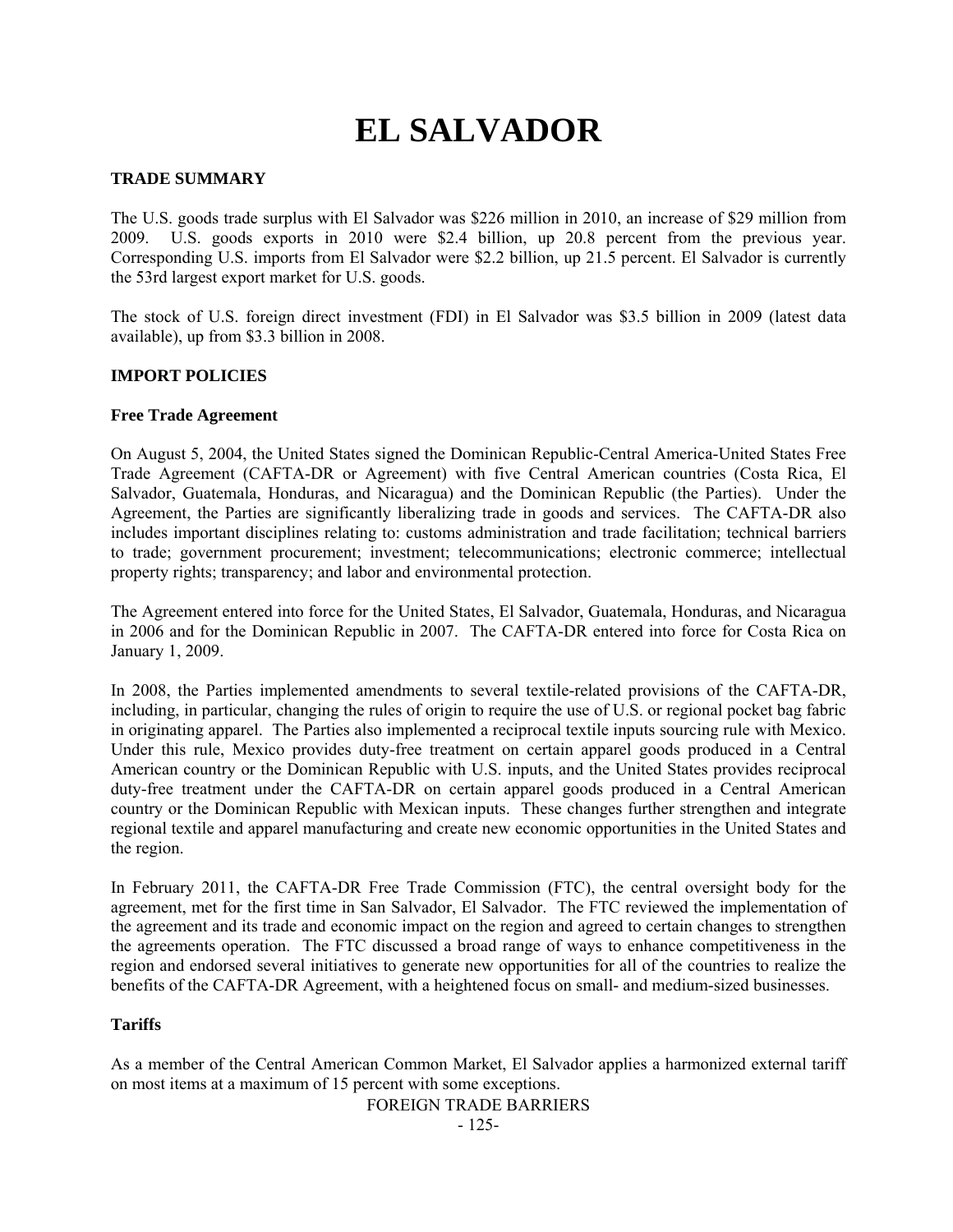However, under the CAFTA-DR, 100 percent of U.S. industrial trade will enter El Salvador duty-free by 2015. Nearly all textile and apparel goods that meet the Agreement's rules of origin now enter El Salvador duty-free and quota-free, creating economic opportunities for U.S. and regional fiber, yarn, fabric, and apparel manufacturing companies.

Under the CAFTA-DR, more than half of U.S. agricultural exports now enter El Salvador duty-free. El Salvador will eliminate its remaining tariffs on nearly all agricultural products by 2020 (2023 for rice and chicken leg quarters and 2025 for dairy products). For certain agricultural products, tariff-rate quotas (TRQs) will permit some immediate duty-free access for specified quantities during the tariff phase out period, with the duty-free amount expanding during that period. El Salvador will liberalize trade in white corn through expansion of a TRQ, rather than by tariff reductions.

# **Nontariff Measures**

Under the CAFTA-DR, El Salvador committed to improve transparency and efficiency in administering customs procedures, including the CAFTA-DR rules of origin. El Salvador also committed to ensuring greater procedural certainty and fairness in the administration of these procedures, and all the CAFTA-DR countries agreed to share information to combat illegal transshipment of goods. In addition, El Salvador has negotiated agreements with express delivery companies to allow for faster handling of their packages, but the Salvadoran customs administration and U.S. express delivery companies disagree on whether the agreements have been implemented. In particular, U.S. express delivery companies have raised concerns regarding customs clearance delays, acceptance of electronic documents, and the submission of a single manifest covering all goods contained in an express delivery shipment.

In 2009 and again in 2010, El Salvador amended its law regulating the production and sale of alcoholic beverages. The amendments applied an eight percent *ad valorem* tax on domestic products and imports. The amendments also adjusted taxes on alcoholic beverages which are ostensibly based on percentage of alcohol by volume. This tax structure applies a lower rate per percentage of alcohol on alcoholic beverages that are typically produced locally or imported from other Central American countries (*e.g.*, *aguardiente*) than on alcoholic beverages that are imported from non-Central American countries (*e.g.*, whiskey and gin). The U.S. Government has raised concerns with the new legislation with the government of El Salvador and continues to work with that government in an effort to address those concerns.

# **GOVERNMENT PROCUREMENT**

The CAFTA-DR requires that procuring entities use fair and transparent procurement procedures, including advance notice of purchases and timely and effective bid review procedures, for procurements covered by the Agreement. Under the CAFTA-DR, U.S. suppliers are permitted to bid on procurements of most El Salvador government entities, including key ministries and state-owned enterprises, on the same basis as Salvadoran suppliers. The anticorruption provisions in the Agreement require each government to ensure under its domestic law that bribery in matters affecting trade and investment, including in government procurement, is treated as a criminal offense or is subject to comparable penalties.

El Salvador is not a signatory to the WTO Agreement on Government Procurement.

# **EXPORT SUBSIDIES**

FOREIGN TRADE BARRIERS El Salvador provides a 6 percent tax rebate on exports shipped outside Central America if the goods have undergone a transformation process that adds at least 30 percent to the original value. In 2010, the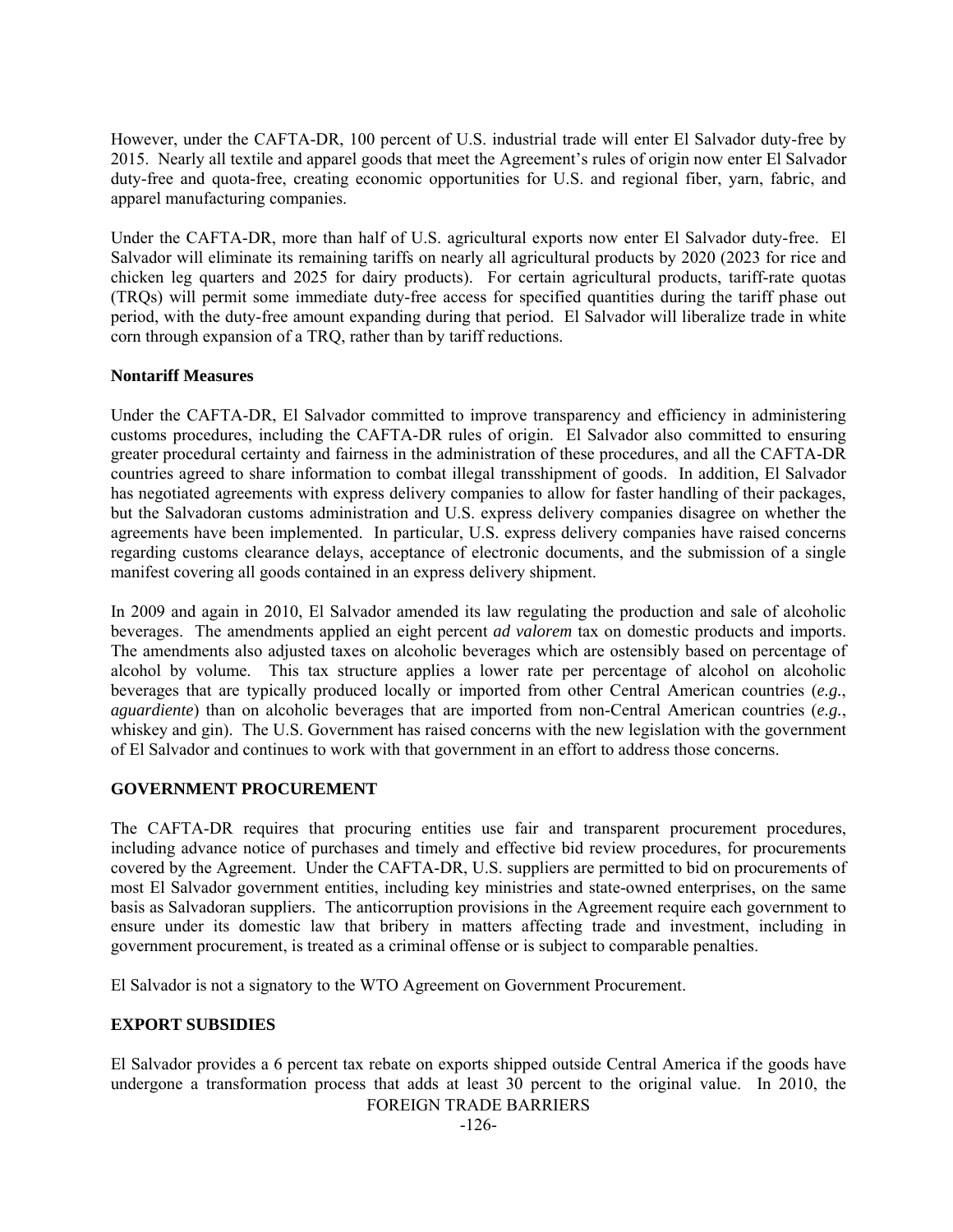government announced plans to phase out the rebate in 2011 after the implementation of a new exports support strategy. Firms operating in free trade zones enjoy a 10 year exemption from income tax as well as duty-free privileges.

Under the CAFTA-DR, El Salvador may not adopt new duty waivers or expand existing duty waivers that are conditioned on the fulfillment of a performance requirement (*e.g.*, the export of a given level or percentage of goods). However, under the CAFTA-DR, El Salvador was permitted to maintain such measures through 2009, provided that it maintained the measures in accordance with its obligations under the WTO Agreement on Subsidies and Countervailing Measures. The U.S. Government is working with the government of El Salvador in an effort to ensure it implements its CAFTA-DR obligations.

# **INTELLECTUAL PROPERTY RIGHTS (IPR) PROTECTION**

To implement its CAFTA-DR IPR obligations, El Salvador undertook legislative reforms providing for stronger IPR protection and enforcement. Despite these efforts, the piracy of optical media, both music and video, in El Salvador remains a concern. In addition, the business software industry continues to report very high piracy rates for El Salvador. Optical media imported from the United States into El Salvador are being used as duplication masters for unauthorized copies of copyrighted works. The United States has expressed concern to the Salvadoran government about inadequate enforcement of cable broadcast rights and the competitive disadvantage it places on legitimate providers of this service. The United States will continue to monitor El Salvador's implementation of its IPR obligations under the CAFTA-DR.

# **SERVICES BARRIERS**

Under the CAFTA-DR, El Salvador granted U.S. services suppliers substantial access to its services market, including financial services. El Salvador maintains a few barriers to services trade, however: Foreign investors are limited to 49 percent of equity ownership in free reception television and AM/FM radio broadcasting, and notaries must be Salvadoran citizens.

Since July 2008, El Salvador has imposed a \$0.04 per minute tax on international telephone calls that terminate in El Salvador. U.S. telecommunications operators have raised concerns that the increased cost of terminating calls into El Salvador will result in an increase in long distance rates, which will negatively impact U.S. consumers. Until recently, some telephone traffic from Central American countries was exempt due to an existing regional telecommunications agreement, an additional cause for concern. The exemption has now been removed.

# **INVESTMENT BARRIERS**

There are few formal investment barriers in El Salvador, except as noted in the services section above. However, the United States has expressed concerns regarding the impact of duplicative regulations and seemingly arbitrary regulatory decision making processes - such barriers have affected sectors including energy, mining, and retail sales.

# **OTHER BARRIERS**

Some U.S. firms and citizens have found corruption in government, including in the judiciary, to be a significant concern and a constraint to successful investment in El Salvador. Administrative and judicial decision-making appear at times to be inconsistent, non-transparent, and very time consuming.